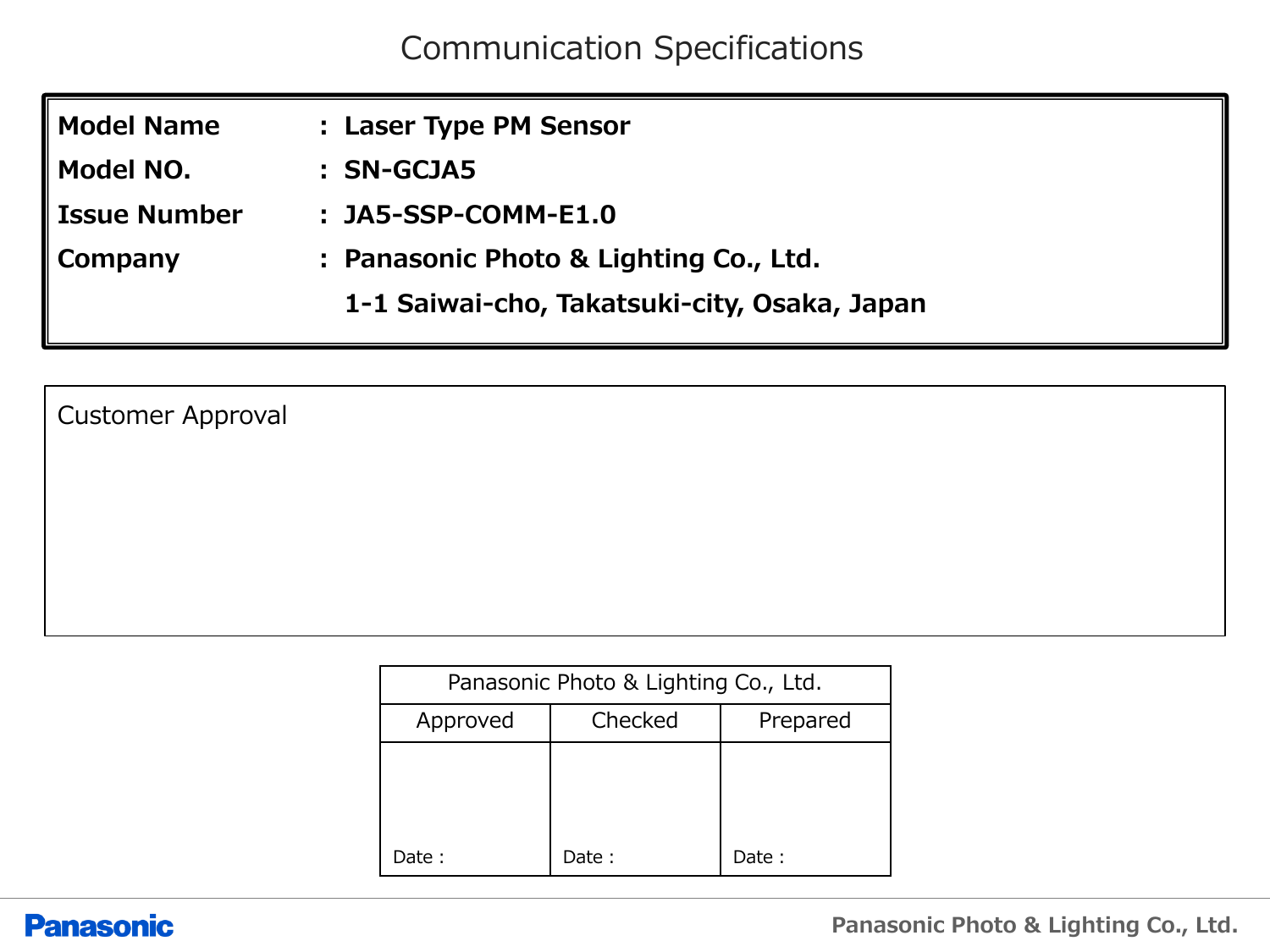# 【Revision records】

| Term | Date       | Contents                                     | Approved | Checked   |
|------|------------|----------------------------------------------|----------|-----------|
| 0.0  | 2018.7.2   | Draft issued                                 |          | Miyashita |
| 0.1  | 2018.12.25 | Corrected UART part on page 7. Added page 8. |          | Miyashita |
| 0.2  | 2019.1.18  | Add description on "Sensor status"           |          | Sumisaki  |
| 1.0  | 2019.1.18  | Officially Issued                            | Maeda    | Sumisaki  |
|      |            |                                              |          |           |
|      |            |                                              |          |           |
|      |            |                                              |          |           |
|      |            |                                              |          |           |
|      |            |                                              |          |           |
|      |            |                                              |          |           |
|      |            |                                              |          |           |
|      |            |                                              |          |           |
|      |            |                                              |          |           |
|      |            |                                              |          |           |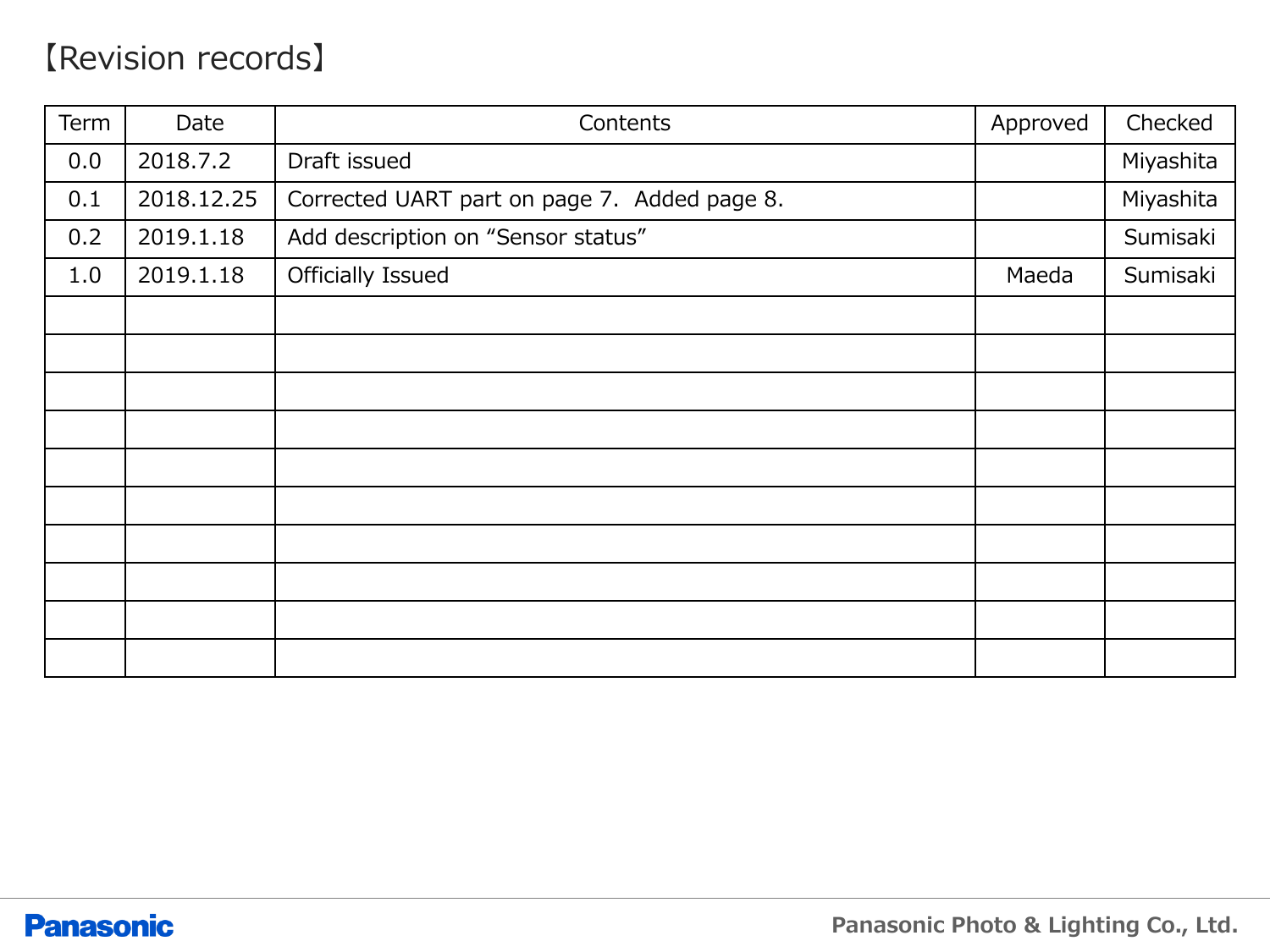# Communication Specifications (I2C)

# **● Communication data format**

- I2C communication of this sensor complies with 400kbps (FastMode).
- The sensor communicates operate as a slave of the I2C communication.
- SCL terminal of I2C communication is responsible for communication operation from the master side.
- Data structure of I2C communication, the slave address is 7bit, and the memory address is 8bit.
- SCL terminal and the SDA terminal of I2C communication has been pulled up with a 10kΩ of resistance by the sensor internal voltage 3.3V.
- Data sequence of when the output data in I2C communication there is more than one byte, is arranged from low byte to upper byte, in mind "Little-Endian"

Data in each byte is output in the sequence of MSB  $\rightarrow$  LSB.



## **Panasonic**

#### **Panasonic Photo & Lighting Co., Ltd.**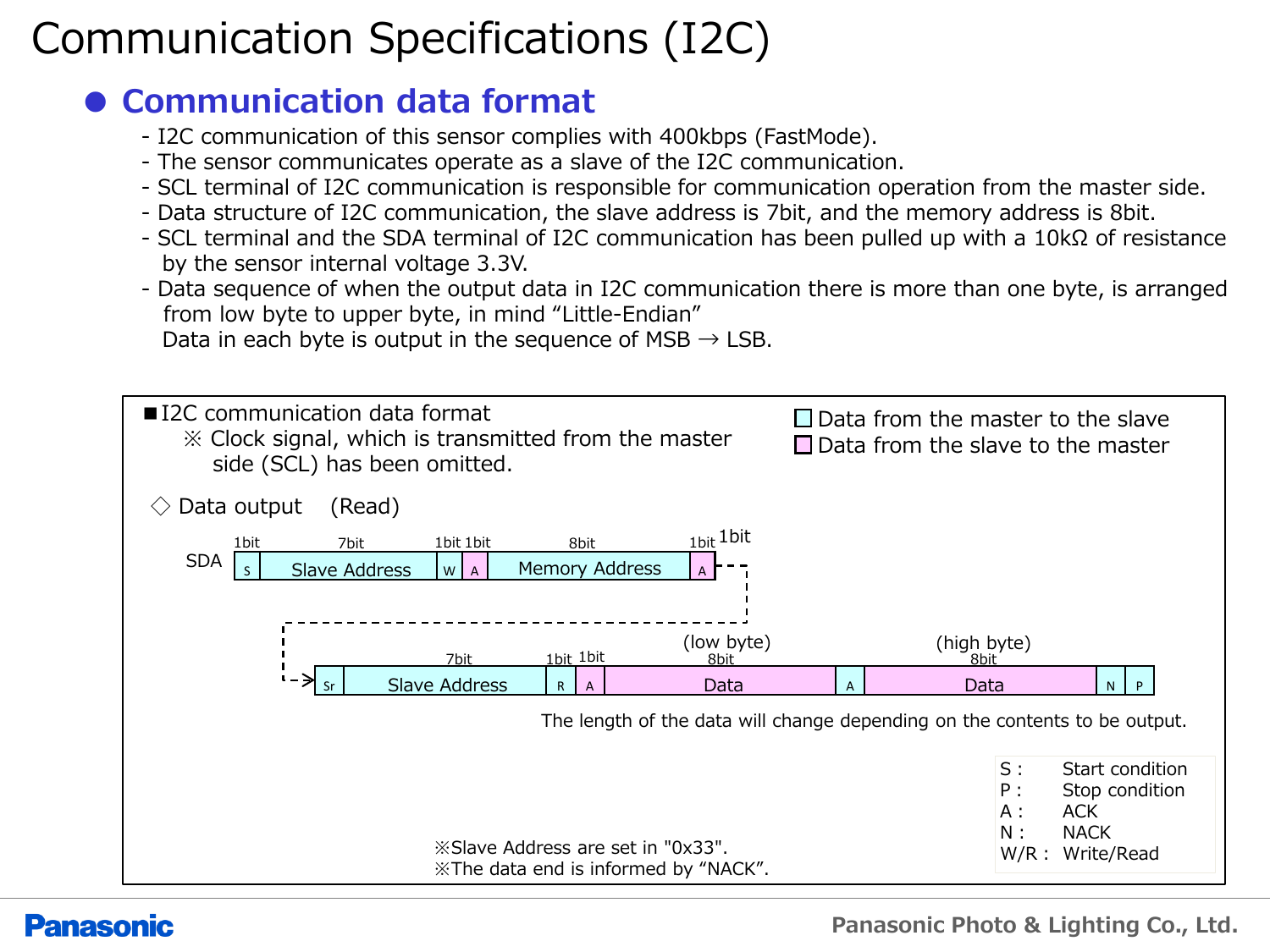# Communication Acquired Data (I2C)

## **Mass-density value conversion data**

- ・On the mass-density value in terms of output register, the mass-density conversion data is stored.
- ・The mass-density value conversion output register is updated every 1 seconds, can be read out the same data until the next update.

| address | register        | R/W | bit7   | bit6   | bit5   | bit4   | bit3   | bit2   | bit1   | bit <sub>0</sub> | Initial<br>value |
|---------|-----------------|-----|--------|--------|--------|--------|--------|--------|--------|------------------|------------------|
| 0x00    | <b>PM1.0 LL</b> | D   | M1[7]  | M1[6]  | M1[5]  | M1[4]  | M1[3]  | M1[2]  | M1[1]  | M1[0]            | 0x00             |
| 0x01    | <b>PM1.0 LH</b> |     | M1[15] | M1[14] | M1[13] | M1[12] | M1[11] | M1[10] | M1[9]  | M1[8]            | 0x00             |
| 0x02    | HL<br>PM1.0     | D.  | M1[23] | M1[22] | M1[21] | M1[20] | M1[19] | M1[18] | M1[17] | M1[16]           | 0x00             |
| 0x03    | HH<br>PM1.0     | D   | M1[31] | M1[30] | M1[29] | M1[28] | M1[27] | M1[26] | M1[25] | M1[24]           | 0x00             |

#### **○Register for PM1.0**

#### **○Register for PM2.5**

| address | register        | R/W | bit7   | bit6   | bit5   | bit4   | bit3   | bit2   | bit1   | bit <sub>0</sub> | Initial<br>value |
|---------|-----------------|-----|--------|--------|--------|--------|--------|--------|--------|------------------|------------------|
| 0x04    | <b>PM2.5 LL</b> | D   | M2[7]  | M2[6]  | M2[5]  | M2[4]  | M2[3]  | M2[2]  | M2[1]  | M2[0]            | 0x00             |
| 0x05    | <b>PM2.5 LH</b> | D   | M2[15] | M2[14] | M2[13] | M2[12] | M2[11] | M2[10] | M2[9]  | M2[8]            | 0x00             |
| 0x06    | <b>PM2.5 HL</b> | D   | M2[23] | M2[22] | M2[21] | M2[20] | M2[19] | M2[18] | M2[17] | M2[16]           | 0x00             |
| 0x07    | HH<br>PM2.5     | D   | M2[31] | M2[30] | M2[29] | M2[28] | M2[27] | M2[26] | M2[25] | M2[24]           | 0x00             |

#### **○Register for PM10**

| address | register          | R/W | bit7    | bit6    | bit5    | bit4    | bit3    | bit2    | bit1    | bit <sub>0</sub> | Initial<br>value |
|---------|-------------------|-----|---------|---------|---------|---------|---------|---------|---------|------------------|------------------|
| 0x08    | PM10 LL           | R   | M10[7]  | M10[6]  | M10[5]  | M10[4]  | M10[3]  | M10[2]  | M10[1]  | M10[0]           | 0x00             |
| 0x09    | PM10 LH           | R   | M10[15] | M10[14] | M10[13] | M10[12] | M10[11] | M10[10] | M10[9]  | M10[8]           | 0x00             |
| 0x0A    | PM10 HL           | R   | M10[23] | M10[22] | M10[21] | M10[20] | M10[19] | M10[18] | M10[17] | M10[16]          | 0x00             |
| 0x0B    | <b>PM10</b><br>HH | R   | M10[31] | M10[30] | M10[29] | M10[28] | M10[27] | M10[26] | M10[25] | M10[24]          | 0x00             |

・The mass-density value conversion data is the 3-byte data in 20bit.

The sensor output a 1000 times the value. With reading as a 16-bit variable signed and by 1/1000, the mass-density value data is output.

Output example) 15.370  $\Rightarrow$  15370  $\Rightarrow$  0011 1100 0000 1010  $\Rightarrow$  0x3C0A

### **Panasonic**

**Panasonic Photo & Lighting Co., Ltd.**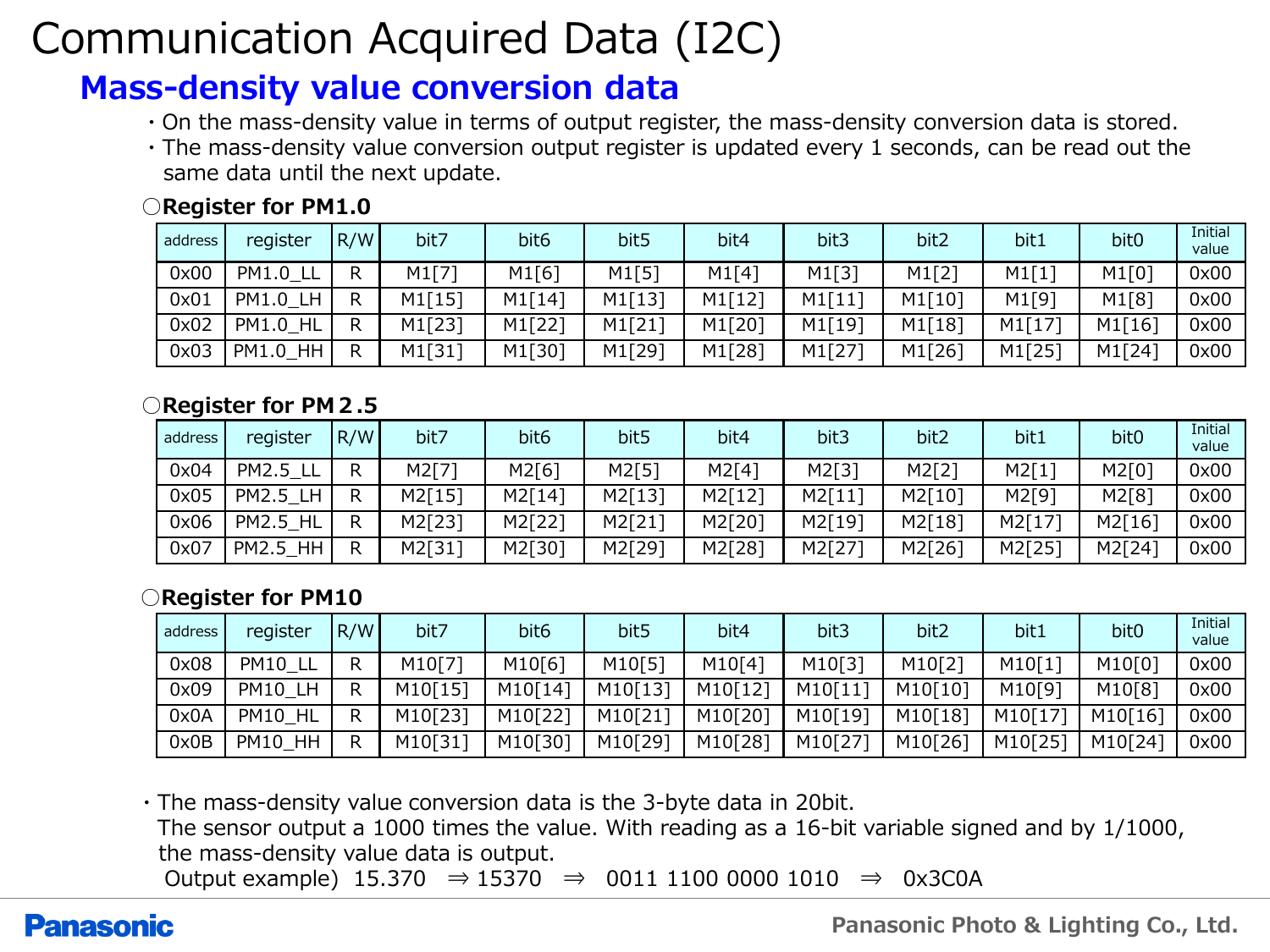# Communication Acquired Data (I2C)

## **Particle count data**

- ・The particle count data during TBD sec is stored.
- ・The particle count data is updated every 1 seconds, can be read out the same data until the next update.

#### **○Register 1 for particle count(0.3-0.5μm)**

| address                                              | register           | R/W          | bit7                                        | bit <sub>6</sub> | bit5             | bit4   | bit <sub>3</sub> | bit2               | bit1  | bit <sub>0</sub> | Initial<br>value |
|------------------------------------------------------|--------------------|--------------|---------------------------------------------|------------------|------------------|--------|------------------|--------------------|-------|------------------|------------------|
| 0x0C                                                 | $0.5$ _L           | $\mathsf{R}$ | $[7]$                                       | [6]              | $[5]$            | [4]    | $[3]$            | $[2]$              | $[1]$ | [0]              | 0x00             |
| 0x0D                                                 | $0.5$ _H           | $\mathsf{R}$ | $[15]$                                      | [14]             | $[13]$           | $[12]$ | $[11]$           | $[10]$             | [9]   | [8]              | 0x00             |
| Register 2 for particle count (0.5-1.0µm)            |                    |              |                                             |                  |                  |        |                  |                    |       |                  |                  |
| address                                              | register           | R/W          | bit7                                        | bit <sub>6</sub> | bit5             | bit4   | bit3             | bit2               | bit1  | bit <sub>0</sub> | Initial<br>value |
| 0x0E                                                 | 1.0 <sub>L</sub>   | R.           | $[7]$                                       | [6]              | $[5]$            | [4]    | $[3]$            | $[2]$              | $[1]$ | [0]              | 0x00             |
| 0x0F                                                 | $1.0$ <sup>H</sup> | $\mathsf{R}$ | $[15]$                                      | $[14]$           | $[13]$           | $[12]$ | $[11]$           | $[10]$             | $[9]$ | [8]              | 0x00             |
| $\bigcirc$ Register 3 for particle count (1.0-2.5µm) |                    |              |                                             |                  |                  |        |                  |                    |       |                  |                  |
| address                                              | register           | R/W          | bit7                                        | bit <sub>6</sub> | bit5             | bit4   | bit3             | bit2               | bit1  | bit <sub>0</sub> | Initial<br>value |
| 0x10                                                 | $2.5-L$            | $\mathsf{R}$ | $[7]$                                       | [6]              | [5]              | [4]    | $[3]$            | $[2]$              | $[1]$ | [0]              | 0x00             |
| 0x11                                                 | $2.5$ _H           | R.           | $[15]$                                      | $[14]$           | $[13]$           | $[12]$ | $[11]$           | $[10]$             | [9]   | [8]              | 0x00             |
|                                                      |                    |              | Register 4 for particle count (2.5-5.0µm)   |                  |                  |        |                  |                    |       |                  |                  |
| address                                              | register           | R/W          | bit7                                        | bit <sub>6</sub> | bit <sub>5</sub> | bit4   | bit3             | bit2               | bit1  | bit <sub>0</sub> | Initial<br>value |
| 0x14                                                 | 5.0 <sub>L</sub>   | $\mathsf{R}$ | $[7]$                                       | [6]              | $[5]$            | [4]    | $[3]$            | $[2]$              | $[1]$ | [0]              | 0x00             |
| 0x15                                                 | $5.0$ _H           | R.           | $[15]$                                      | $[14]$           | $[13]$           | $[12]$ | $[11]$           | $\lceil 10 \rceil$ | $[9]$ | [8]              | 0x00             |
|                                                      |                    |              | ○Register 5 for particle count (5.0-7.5µm)  |                  |                  |        |                  |                    |       |                  |                  |
| address                                              | register           | R/W          | bit7                                        | bit <sub>6</sub> | bit5             | bit4   | bit3             | bit2               | bit1  | bit <sub>0</sub> | Initial<br>value |
| 0x16                                                 | $7.5$ _L           | $\mathsf{R}$ | $[7]$                                       | [6]              | [5]              | [4]    | $[3]$            | $[2]$              | $[1]$ | [0]              | 0x00             |
| 0x17                                                 | $7.5$ _H           | $\mathsf{R}$ | $[15]$                                      | $[14]$           | $[13]$           | $[12]$ | $[11]$           | [10]               | [9]   | [8]              | 0x00             |
|                                                      |                    |              | ORegister 6 for particle count (7.5-10.0um) |                  |                  |        |                  |                    |       |                  |                  |
| address                                              | register           | R/W          | bit7                                        | bit <sub>6</sub> | bit5             | bit4   | bit3             | bit2               | bit1  | bit <sub>0</sub> | Initial<br>value |
| 0x18                                                 | 10.0 L             | $\mathsf{R}$ | $\overline{[7]}$                            | [6]              | $[5]$            | $[4]$  | $[3]$            | $[2]$              | $[1]$ | [0]              | 0x00             |
| 0x19                                                 | 10.0 H             | $\mathsf{R}$ | $\overline{[15]}$                           | $[14]$           | $[13]$           | $[12]$ | $[11]$           | [10]               | [9]   | [8]              | 0x00             |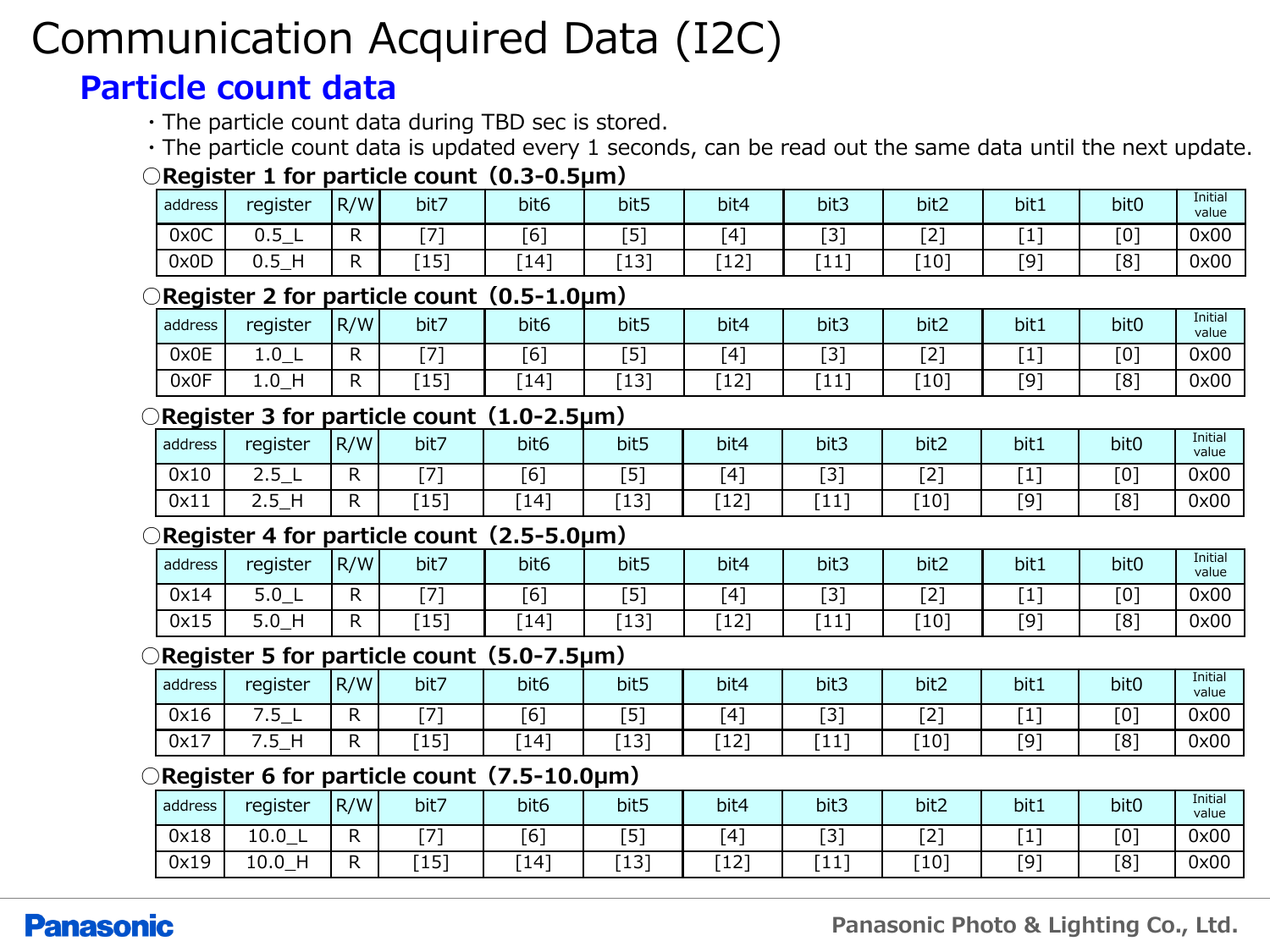# Communication Acquired Data (I2C)

## **Sensor status information**

- ・The sensor status information is stored.
- ・The status information is updated every 1 seconds, can be read out the same data until the next update.

#### **○Register for sensor status information**

| address | register     | R/W | bit7                 | bit6 | bit5               | bit4 | bit3                 | bit2           | bit1            | bit <sub>0</sub> |
|---------|--------------|-----|----------------------|------|--------------------|------|----------------------|----------------|-----------------|------------------|
| 0x26    | <b>STATE</b> | D   | Sensor status[7] [6] |      | PD status $[5][4]$ |      | status[ $3$ ][ $2$ ] | LD operational | status $[1][0]$ | Fan operational  |

・Sensor status [7][6]

|   | PD               | LD           | <b>FAN</b> |  |  |
|---|------------------|--------------|------------|--|--|
| 0 | U                | N            | U          |  |  |
|   | Any 1, nor 2 & 3 |              |            |  |  |
| 2 |                  | Any 2        |            |  |  |
| 3 |                  | Any 3, nor 2 |            |  |  |

- $\cdot$  PD status [5][4]
	- 0:Normal status
	- 1:Normal status (within -80% against initial value), with S/W correction
	- 2:Abnormal (below -90% against initial value), loss of function
	- 3:Abnormal (below -80% against initial value), with S/W correction
- ・LD operational status [3][2]
	- 0:Normal status
	- 1:Normal status (within -70% against initial LOP), with S/W correction
	- 2:Abnormal (below -90% against initial LOP) or no LOP, loss of function
	- 3:Abnormal (below -70% against initial LOP), with S/W correction
- ・Fan operational status [1][0]
	- 0:Normal status
	- 1:Normal status (1,000rpm or more), with S/W correction
	- 2:In initial calibration
	- 3:Abnormal (below 1,000rpm), out of control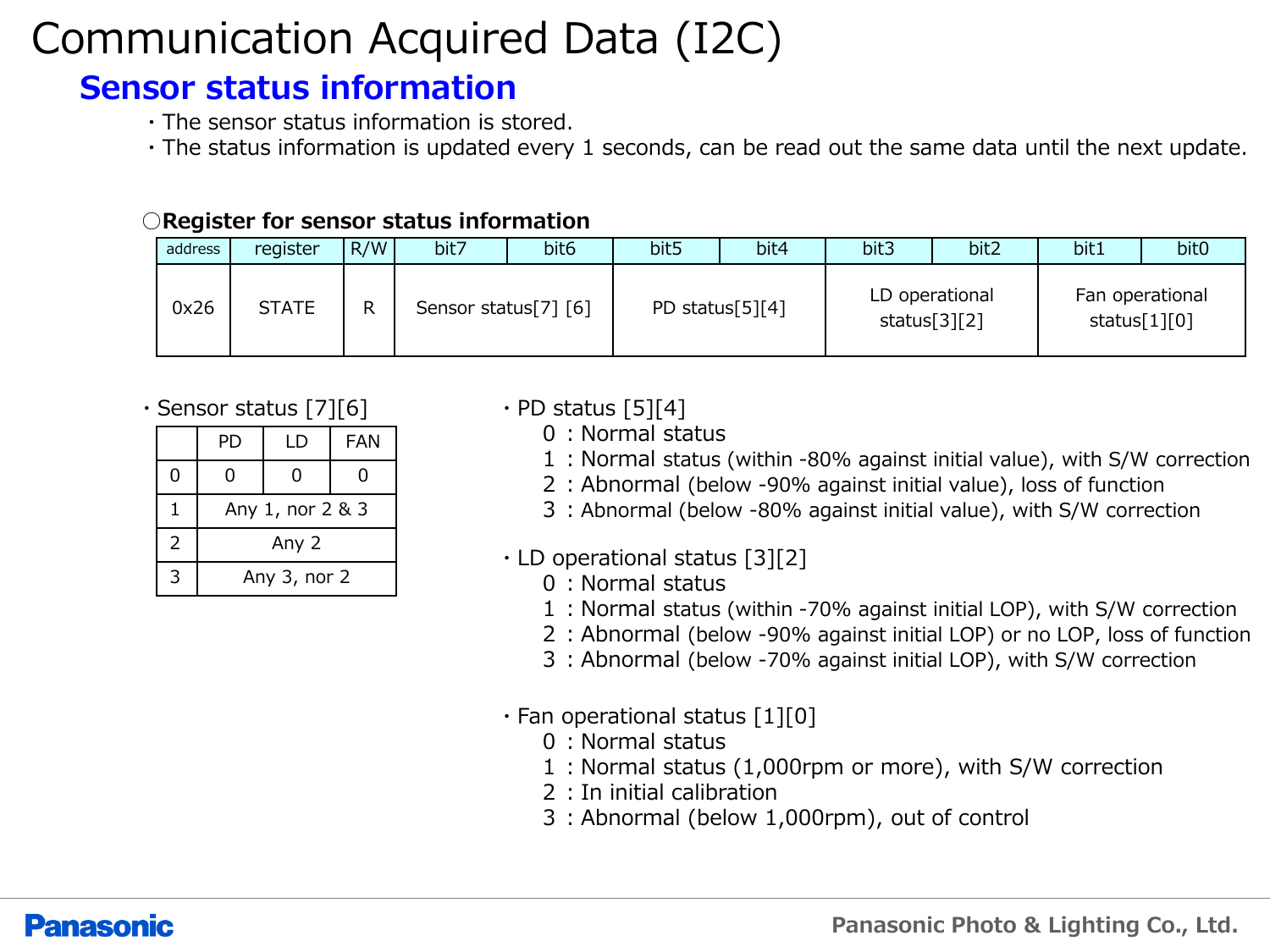# Communication Specifications (UART TTL)

## **● Communication data format**

- UART communication complies with 9,600bps.
- The transmitted data packet contains "start bit"(1bit), "data"(8bit), "evenness parity"(1bit) & "stop bit"(1bit), and the data are transmitted by LSB first.
- The data frame contains "header"(1 byte), "data"(several byte), "FCC"(1 byte) & "trailer"(1 byte).
- The header transfers 0x02(start of text).
- Then the data "PM1.0", "PM2.5", "PM10" with each 16bit, 2byte will be output sequentially. Each data will be updated every 1 sec.
- Output 1 byte XOR on FCC
- The trailer transfers 0x03(end of text).